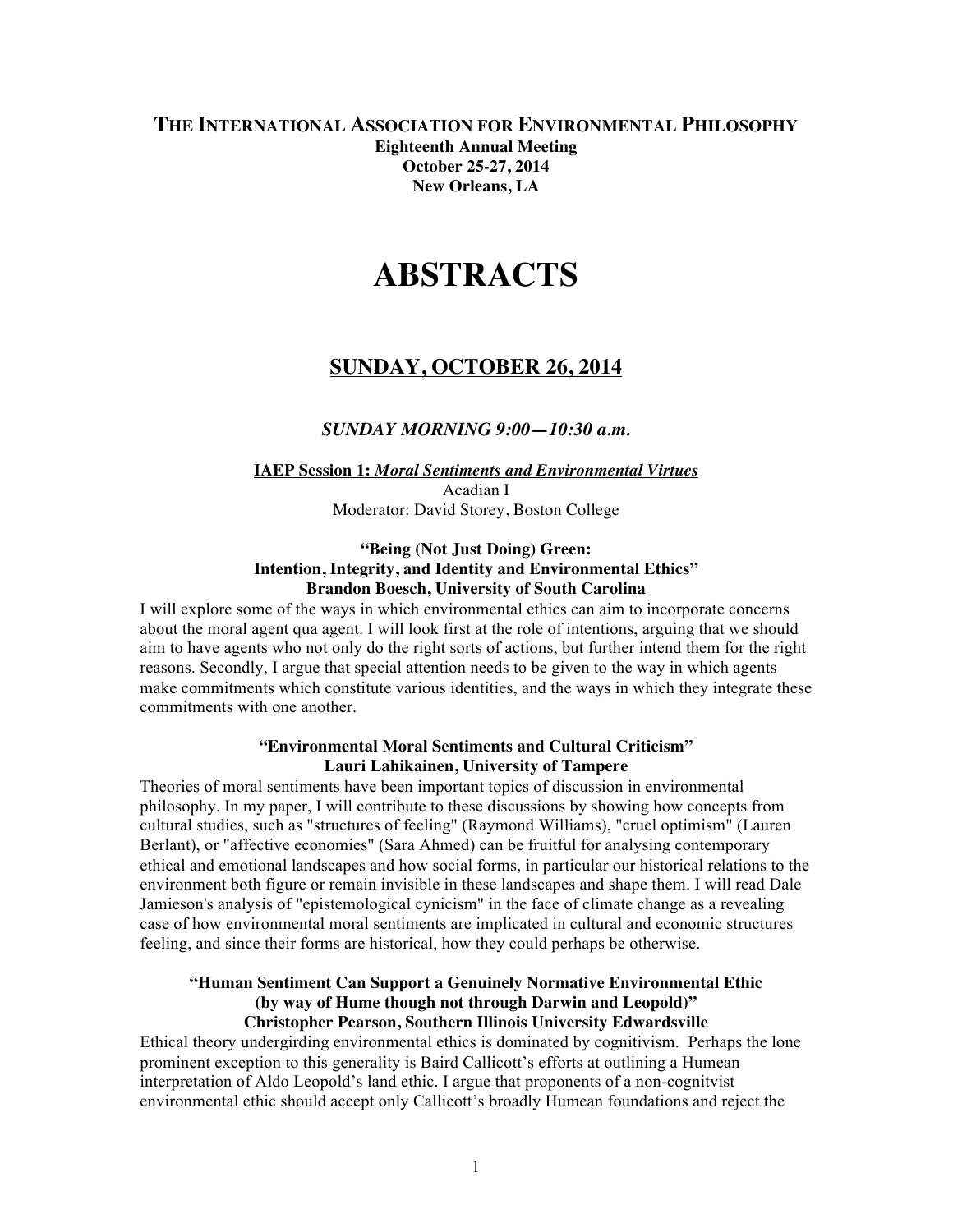accompanying Leopoldian framework. I contend that in place of Callicott's Leopoldian framework, the most compelling version of a non-cognitivist environmental ethic is much more pluralistic and pragmatic.

### **IAEP Session 2:** *Contemporary Issues in Environmental Ethics: Parts & Wholes, Plants, and Future Nonhuman Generations* Acadian II Moderator: Scott Cameron, Loyola Marymount University

### **"Why Valuing Parts and Wholes in Environmental Ethics is a Sorrowful Business" Daniel Crescenzo, University of Georgia**

In this paper I argue that both biological organisms and ecosystems have moral value, but that respecting the value of individuals often entails violating the value of other individuals or of wholes or visa versa. It is therefore impossible to respect all that is of value. Nevertheless, I argue that we are morally responsible for seeking to respect all that is of value. Our inevitable failure to do so is a tragedy over which we should grieve in solidarity with earth others. Our ability to grieve in this way is an important human virtue.

### **"Plant Neurobiology and the Moral Defense of Vegetarianism" Andrew Smith, Drexel University**

Recent research in plant neurobiology supports the proposition that plants feel pain, possess intelligence and memory, can learn and make decisions, and are perhaps even conscious. This gives us reason to consider that they are sentient and can be harmed. These concepts should not be used to support the moral defense of vegetarianism. Other bases must be identified. The appeal to the ecological benefits of vegetarianism remains available. I also contend that defenders of vegetarianism can appeal to an anatomical argument. Plants have a modular design, which permits parts of them to be eaten without them being killed. But we must account for their capacity to feel pain. So we should reject industrial agriculture in favor, optimally, of tending our own organic gardens and buying organic food locally.

### **"Double Turn-Taking Among Generations and with the Environment" Matthias Fritsch, Concordia University**

This paper complicates the model of turn-taking among generations by suggesting that such taking turns with nature is supported and interrupted by a second turning, that of individuals and generations out of and back into the biosphere. This counterargument undermines the impression of anthropocentrism by insisting that generations take turns not only with the biosphere as a merely external object, but within it: each generation emerges from and re-turns to it, and so is never external to the 'object' of intergenerational sharing. Thus, the generational turning is doubled by an environmental turning that reintroduces the dependency of humans, not only on previous human generations, but on a larger, non-totalizable process of life.

### **IAEP Session 3:** *The Social Dimension of the Environmental Imagination*

Fulton Moderator: Tama Weisman, Dominican University

### **"Eco-Politics and the Imagination: From Ideology and Utopia to** *Phronesis***" Nathan Bell and David Utsler, University of North Texas**

There is a critical role for the social imagination, in connection with *phronesis*, to play in ecopolitics. *Phronesis*, practical judgment, provides the means of exercising the imagination such as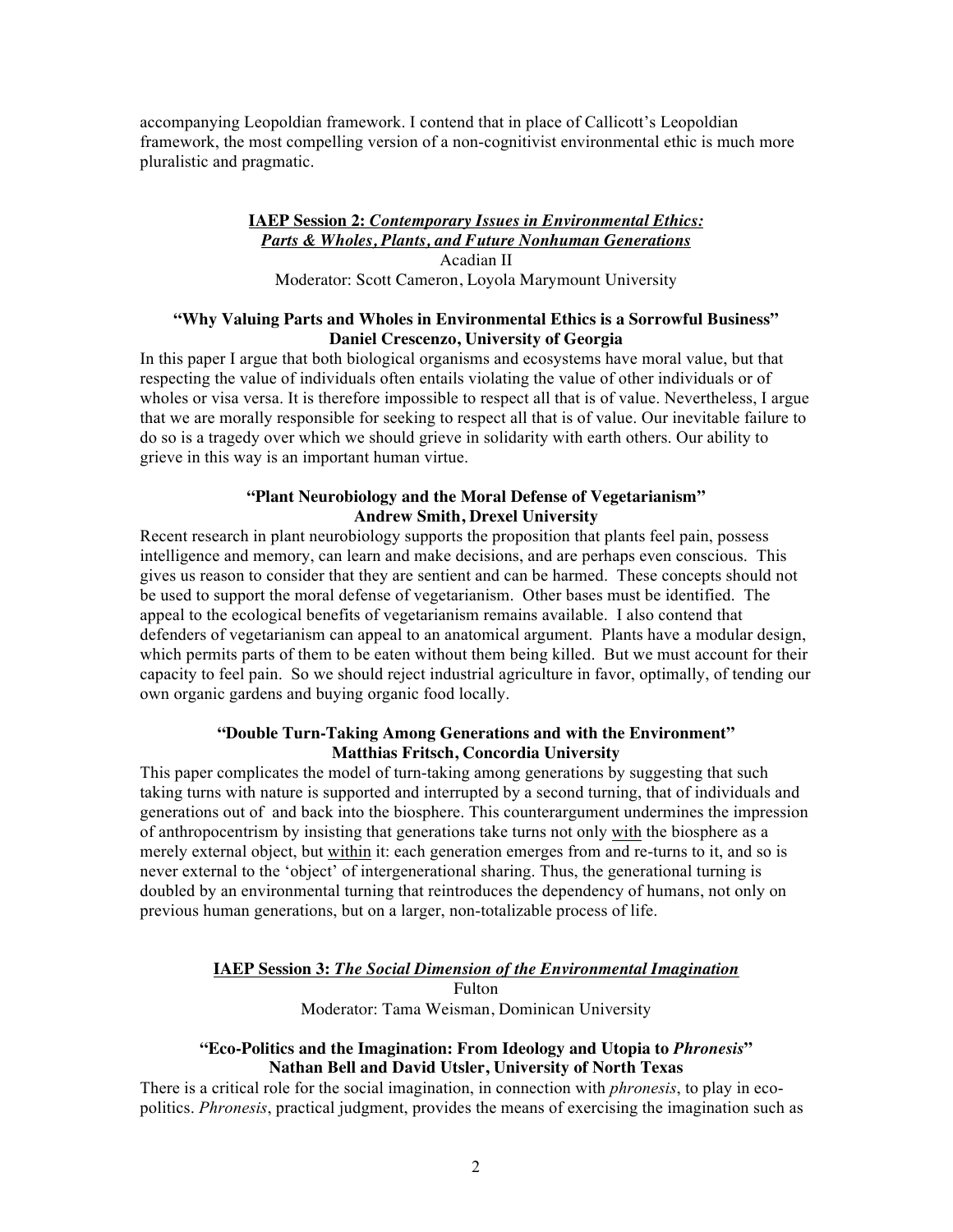to allow for open discourse between conflicting environmental views that each may be equally legitimate. It is where the horizons of competing eco-imaginations join that the space for discourse is opened between conflicting political views on environmental questions. The imagination, infused with practical reasoning, is not merely a secondary idea or futile practice, but a necessary tool in ecological-political considerations between ideology and utopia.

### **"Why 'Nature' Matters: Three Social Imaginaries of Nature, and Their Implications for Social Practice" Joseph Aloi, University of North Texas**

It is difficult to conceive of environmental philosophy without the concept "nature." Yet the usefulness of this concept has been often challenged. We are told that we are living after the end of nature, yet we are also told that there will never be an end to nature. This paper investigates "nature" as a social imaginary. There are at least three social imaginaries of nature that environmentalists draw on when making arguments: the Aristotelian, the Wilderness and the Ecological Imaginaries. The paper investigates how environmentalists participate in these different imaginaries in sustainable and in unsustainable ways.

### **"Environmental Imagination: Framing and Identifying with Other Species" Joseph Tuminello, University of North Texas**

In this paper, I extend the concept of "remoteness" beyond spatial, temporal, and cultural remoteness, to encompass remoteness regarding *size* and *species*, demonstrating environmental imagination's vitality in relating to species which are conceived of as "alien" or as lacking utility. Further, I extend environmental imagination's capacity for the development of shared postnational and global identities to encompass the capacity for humans to conceptualize themselves as members of a community alongside other species by cultivating an ecological understanding of complex causal events. The environmental imagination is a crucial tool for raising environmental awareness and engendering ethical responses to environmental problems.

# *SUNDAY MORNING 10:45 a.m.—12:15 p.m.*

### **IAEP Session 1:** *Thinking in the Wake of Katrina* Acadian I Moderator: Francis P. Coolidge, Jr., Tulane University

**"Facing Apocalypse: Post-Katrina Meditations" John Clark, Tulane University**

### **"Re-Thinking New Orleans in the Wake of Katrina" Michael Zimmerman, University of Colorado Boulder**

**IAEP Session 2:** *Environmental Imagination and Narratives of Place* Acadian II Moderator: Bryan Bannon, Merrimack College

### **"'Thoughtlessness,' Language, and the Power of Imagination" Eva Maria Räpple, College of DuPage**

The paper argues that Hannah Arendt's emphasis on a path of thinking the present within the gap between past and future plays a vital role for locating thinking again in the life world when facing potentially thorny issues as environmental future diagnoses. Such thinking requires that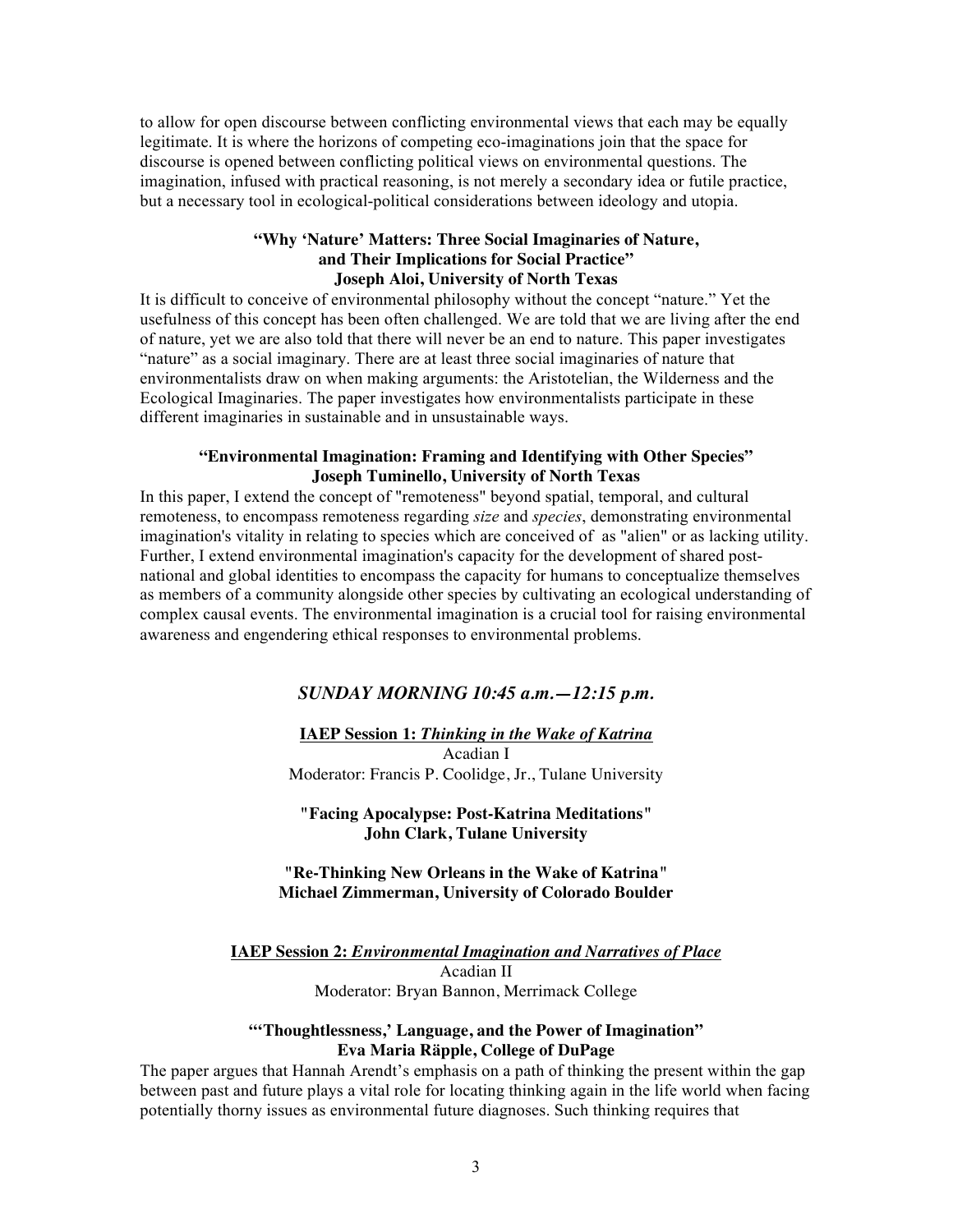metaphorical language may recover lost potentials negotiated in the diagonal between past and future.<sup>1</sup> A photo, entitled <11.02>, originally taken by the Japanese artist Shōmei Tōmatsu, exemplifies how visuality can provide a spur for imaginative thought to rethink the past, a space for exploring responsible future perspectives.

### **"The Meander and the Mississippi: A Shift toward an Environmental Imagination" Irene Klaver, University of North Texas**

Mississippi hydro-politics has shifted from a 19-20<sup>th</sup> century paradigm of control to a 21<sup>st</sup> century paradigm of 'living with the river.' I frame this as a shift in cultural imagination expressed by a shifting understanding of meandering. The Meander River has essentially disappeared from the cultural imagination; meandering has acquired a negative connotation. In a modern era of efficiency meandering has become synonymous with aimless wandering, rambling through a longwinded argument. I show how in the  $21<sup>st</sup>$  century a new cultural imagination is emerging, an environmental imagination, in which meandering has a renewed value, of which I develop further specificities.

### **"Heidegger's topology: Re-grounding environmental ethics through narratives of place" Jen Christion Myers, Prescott College**

Cronon suggests place as the appropriate ground for locating environmental value. Moreover, as O'Neill, Holland, and Light demonstrate, narratives reveal place-based values in particularly rich ways. In this paper, I draw on Heidegger's topology to bring a phenomenological perspective to bear on the question of place. By revealing dynamic human and natural histories, narrative can be a particularly useful tool for orienting our environmental commitments. I share stories from Vieques, Puerto Rico, an island shaped by trauma, to illustrate the power of people articulating what they most value about the places they call home.

# **IAEP Session 3:** *Rethinking Worldviews* Fulton

Moderator: Lorraine Code, York University

# **"The Very Idea of an Ecological Worldview," Keith Peterson, Colby College**

Since the late 1970's it is has become conventional for environmentalists to contrast "ecological" and "mechanistic" worldviews. Although the "worldview" concept is everywhere taken for granted, there are reasons to believe that its use is at least unproductive, if not positively harmful, for the environmental movement. It is harmful because it implies an inadequate notion of the relation between reflection and action, or of history and social change, because it is based on an idealist conception of the relation of mind and reality, implies a simplistic conception of motivation, and is ultimately psychologically self-defeating. It is concluded that environmentalists should avoid the "worldview model" of environmentalism.

### **"Towards an Understanding of Ecological Wisdom: Exploring Worldviews,** *Habitus***, and** *Phronesis***" Mark Hathaway, University of Toronto**

Arne Naess originally described deep ecology as an *ecosophia –* or ecological wisdom – that is characterized by an understanding rooted in deep personal acquaintance and that is directly relevant to actions that produce concrete results. This paper explores the meaning and nature of ecological wisdom by examining a number of related concepts – worldviews, habitus, cosmopraxis, and phronesis – and assessing their relative strengths and limitations to describe the

l

<sup>1</sup> Arendt, Hannah. *The Life of the Mind*. San Diego, New York, London: Harcourt, Inc., 1971. 103, 208.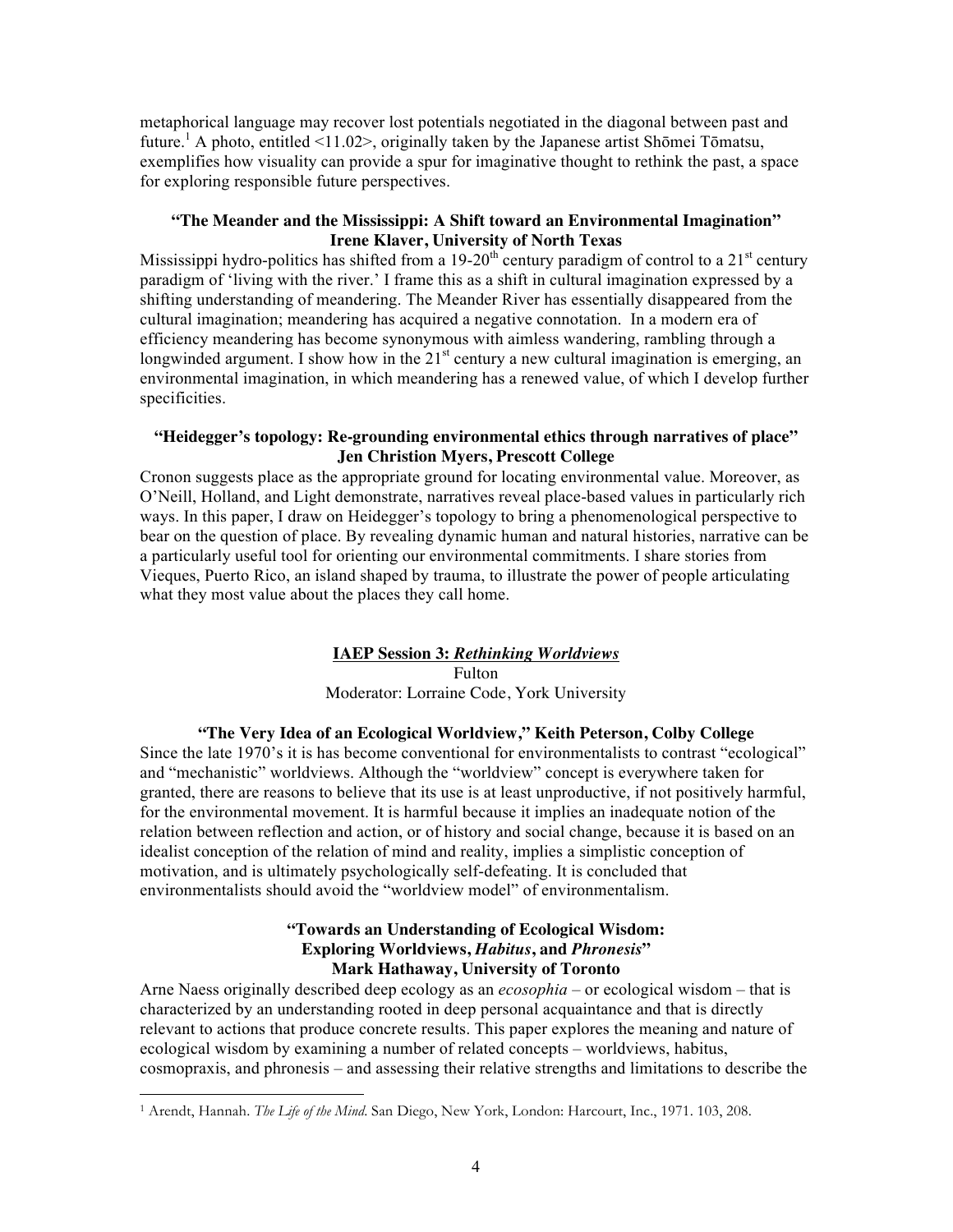kinds of perception and knowing that become embodied in genuinely ecological dispositions, behaviors, and practices.

### **"On the Necessity of Recourse to Human Experience and Metaphors" Scott Cameron, Loyola Marymount University**

One of the most powerful objections to a broadly biocentrist approach starts from a pressing practical question: can we claim to take non-human perspectives into account if those perspectives are inevitably constructed and evaluated by human beings? In this paper, I will argue that while this objection successfully draws attention to the dangers of a biocentrist approach, it does show that such an approach is impossible. Using our own immediate experience to gain insight into what we have not experienced or even cannot experience is in fact central not only to moral reasoning in general but to the structure of language itself. Thus while biocentrist perspective-taking is fraught with peril, there are good reasons to conclude that it is both possible and important.

# *SUNDAY AFTERNOON 2:00—3:30 p.m.*

# **IAEP Session 1:** *Biopolitics: Population, Climate Change, and the Genome of Food*

Acadian I Moderator: Johanna Oksala, University of Helsinki

### **"Biopolitics, Race, and Global Population Control: Neo-Malthusianism and Environmentalism" Alex Feldman, Pennsylvania State University**

The environmental movement has often worried about global population growth. This paper addresses the racialized character of these worries through Foucault's analyses of biopower. Foucault's treatment of race is a corrective to current liberal understandings. If eugenics is a paradigm case of biopolitical racism, I nevertheless argue that population control projects share the tendency to draw radical racial breaks in the population between who may live and who must die. While sensitive to what sets global population control off from eugenics, I argue that biopoliticized race is at very least on the horizon of many population control platforms.

### **"Biopolitics of Extinction: Radicalizing Derridean Biopolitics in the Emerging Theaters of Climate Change" Rebekah Sinclair, Claremont Graduate University**

Although biopolitics is one of the primary ways philosophers have rethought the human/animal divide and subsequent ethical responsibility, it has not been rethought in light of it's new operations in the context of climate change—the issue of our, and perhaps all future centuries. Both critiquing and radicalizing Derrida's discussion of human/animal biopolitics (primarily in *Beast and The Sovereign*), this paper 1) clarifies what, if anything, Derrida adds to the discussion of biopolitics and speciesed bodies, 2) uses Derrida's method to trace the expanded biopolitical operations surrounding extinction, global disaster, and other climate change issues, and 3) clarifies possible ethical responses to those operations.

### **"Specialty Cheese, Its Bacteria, and Their Genome" Andrea Borghini, College of the Holy Cross**

In this paper I discuss an emerging trend within microbiopolitics: identifying specialty foods via the genomes of their bacteria. Bacteria of specialty cheeses – like Cravero Parmigiano Reggiano (Bra, Italy) or Chalet Cheese Coop Limburger (Green County, Wisconsin) – are among the most distinguished cases. Most specialty cheeses are now produced in Europe and the United States. In both regions, the identity of the cheese rests on *terroir*. Genomic-based approaches to the identity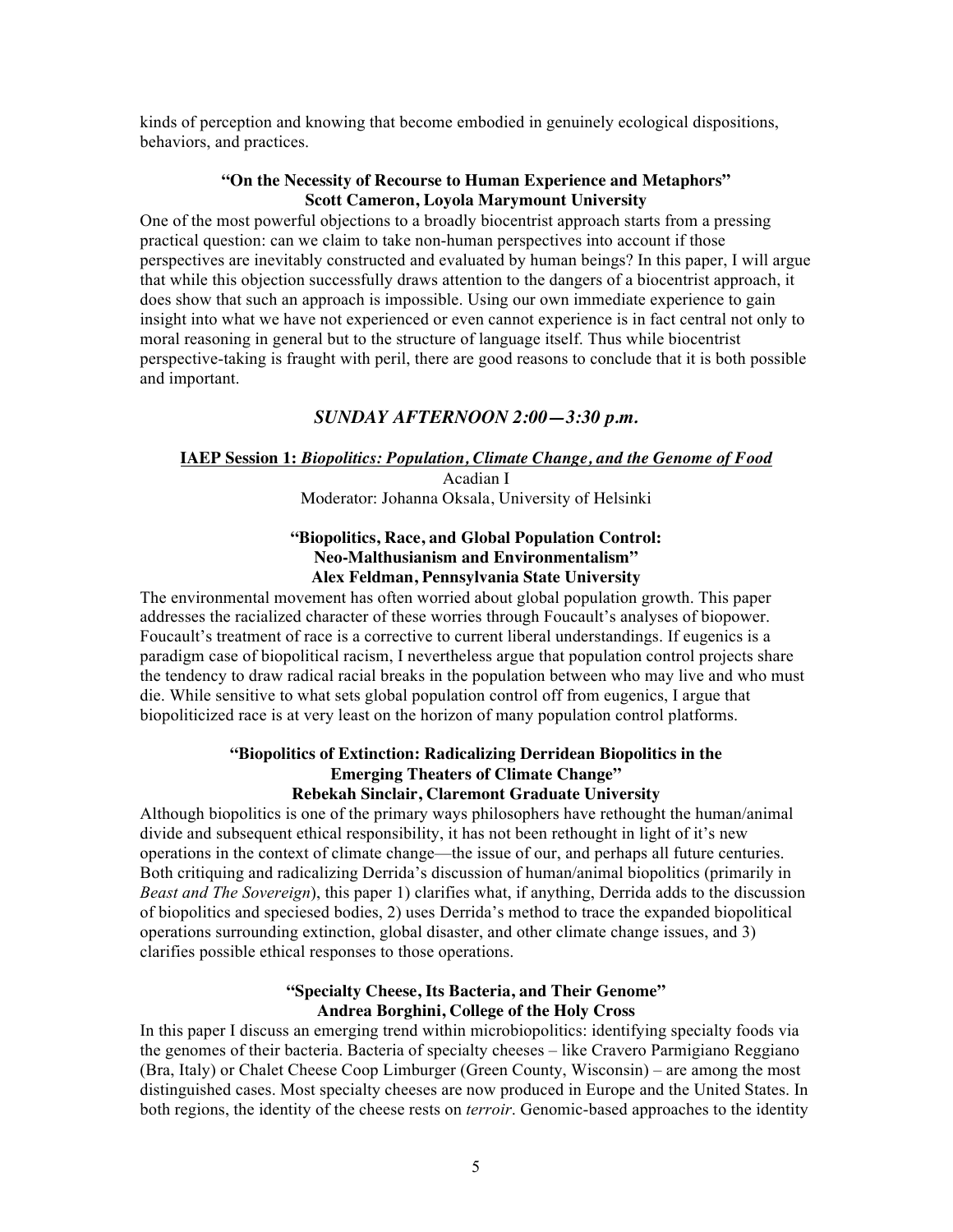of cheeses became available in the late '90s. The paper argues that, while *terroir* is a vague term, genomes make for a too narrow criterion of identity.

### **IAEP Session 2:** *Transforming Human-Nature Relations: Ecopolitics and Critical Theory* Acadian II Moderator: Ladelle McWhorter, University of Richmond

### **"Critique and Transformation: On the Hypothetical Nature of Ecosystem Service Value" Andony Melathopoulos and Alexander Stoner, Dalhousie University**

The concept of ecosystem services attempts to overcome the opposition of human economic necessity to ecological conservation by valuing the latter in the service of the former. There is considerable evidence, however, that it fails to realize these ends. For this reason we raise the need for a critical approach to ecosystem service value. This would go beyond describing how valuation liquidates ecological and economic principles, the focus of criticisms advanced by Bryan Norton, Mark Sagoff, Nicolas Kosoy and others, but would instead explain the basis of this liqudiation in historically specific, and transitory social forms.

### **"Bioregionalism and Social Ecology: An Ecopolitical Proposal" Brian Schroeder, Rochester Institute of Technology**

An ecoregional society would be one that reconciles social and natural freedom with ecological accountability and responsibility so that both humanity and the ecosystem can flourish. But how is this form of society to be called forth? This paper advances a conception of the eco-political by taking up the possible relation between bioregionalism and the sociopolitical proposal of social ecology. I begin by mapping the possibility of a new ground for an ecopraxis by briefly engaging three separate but mutually informative proposals for socioeconomic and political arrangement that lend themselves toward a practical realization of this ground—namely, bioregionalism, libertarian municipalism, and a federated planetary form of governance.

### **"Reclaiming Prosthetic Gods: Marx and the Critique of Technological Rationality" Greg Gabrellas, Drexel University**

The question of technology has become central to political debates over the direction of modern society. A prominent strain of thought has considered technology as a form of reason, *e.g.* technological rationality in critical theory. However, technology should be approached not as a form of reason, but in terms of the contradictory role it plays in the development of our species capacities. In grasping how this contradiction of domination and liberation is anchored in our social form, we can begin to discern a path towards achieving the harmony of technical activity and human needs long dreamed of in social thought.

### **IAEP Session 3:** *Environmental Hermeneutics: A Memorial Panel for Helen Tartar* Fulton Moderator: Brian Treanor, Loyola Marymount University

### **"For the Beauty of the Earth: Toward Beauty as a Hermeneutic of Nature. In Memory of Helen Tartar" Christina Gschwandtner, Fordham University**

**"Aporetic Ecohermeneutics" David Wood, Vanderbilt University**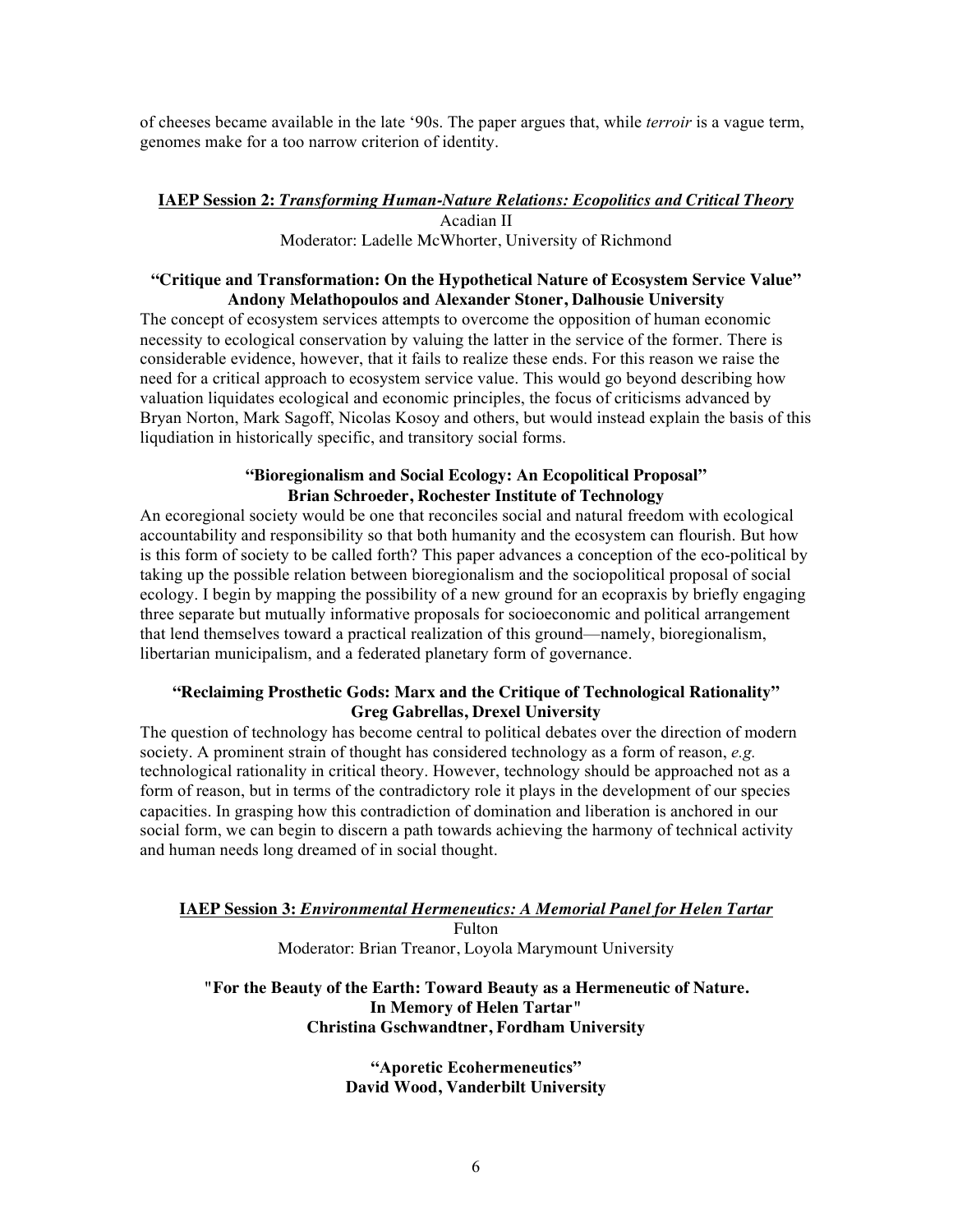### *SUNDAY AFTERNOON 3:45 p.m.—5:15 p.m.*

**IAEP Session 1:** *Wildness, Friendship, and Domestication: Reconsidering Interspecies Relations* Acadian I Moderator: David Wood, Vanderbilt University

### **"New Ideals of Belonging and Africana Origins of Interspecies Living" Cynthia Willett, Emory University**

Since the Neolithic era, human populations have learned to band together in ever increasingly large groups and live like a handful of other ultrasocial species (wasps, ants, bees, termites, and naked mole rats). The threat of the Anthropocene's massive extinctions ushers in once again a classical philosophical question for our ultrasocial species, but this time with unprecedented urgency and trans-species reach—*what might provide the basis for a life in common?* Unexpected sources from Africa trace an ethos that has characterized our species along with other social mammals for eons, at least up until the rise of large-scale societies.

#### **"Biting Wolves"**

### **Thomas Thorp, Saint Xavier University**

Building on an argument developed by Kelly Oliver this paper attempts, first, to confirm the futility of efforts to ground ethical obligations toward animals in claims to inclusion (animal rights). Second, building on arguments advanced by Heidegger, Derrida, and David Wood, the paper radicalizes the ontological gap between humans and other animals. Drawing upon research into the specific practices of wolves I argue, third, that a full appreciation of the difference between humans and other animals leads us beyond the limits of environmental ethics and into a form of philosophizing that looks like interdisciplinary activism.

### **"Zoo Animals as Friends, Zoo Animals as Specimens: The Life and Death of Marius the Giraffe" Abigail Levin, Niagara University**

I argue that the recent controversy over the death and disposal of Marius, the giraffe at the Copenhagen Zoo, illustrates the tensions that exist between the four stated objectives of zoos – recreation, education, science, and conservation – all of which operate on the level of animals as specimens, and the display practices of contemporary zoos, which encourage us to view the animals on display as individual persons. The display practices give rise to more stringent moral obligations than the former, and I conclude that zoos ought to take Marius' fate to incline towards honoring the stricter dictates entailed when animals become the individual persons we get to know in contemporary zoos.

#### **IAEP Session 2:** *Technology and Technologies*

Acadian II

Moderator: Irene Klaver, University of North Texas

#### **"Big Bio versus DIY Bio"**

#### **Jozef Keulartz, Radboud University and Henk van den Belt, Wageningen University**

This paper focuses on the DIY Bio (Do It Yourself Biology) movement that is usually overlooked in the ethical and philosophical discourse on synthetic biology. The movement is inspired by the hacker movement, with its emphasis on access, sharing, collaboration and decentralization. Biohackers challenge Big Bio's concentration of power; they are responsive to community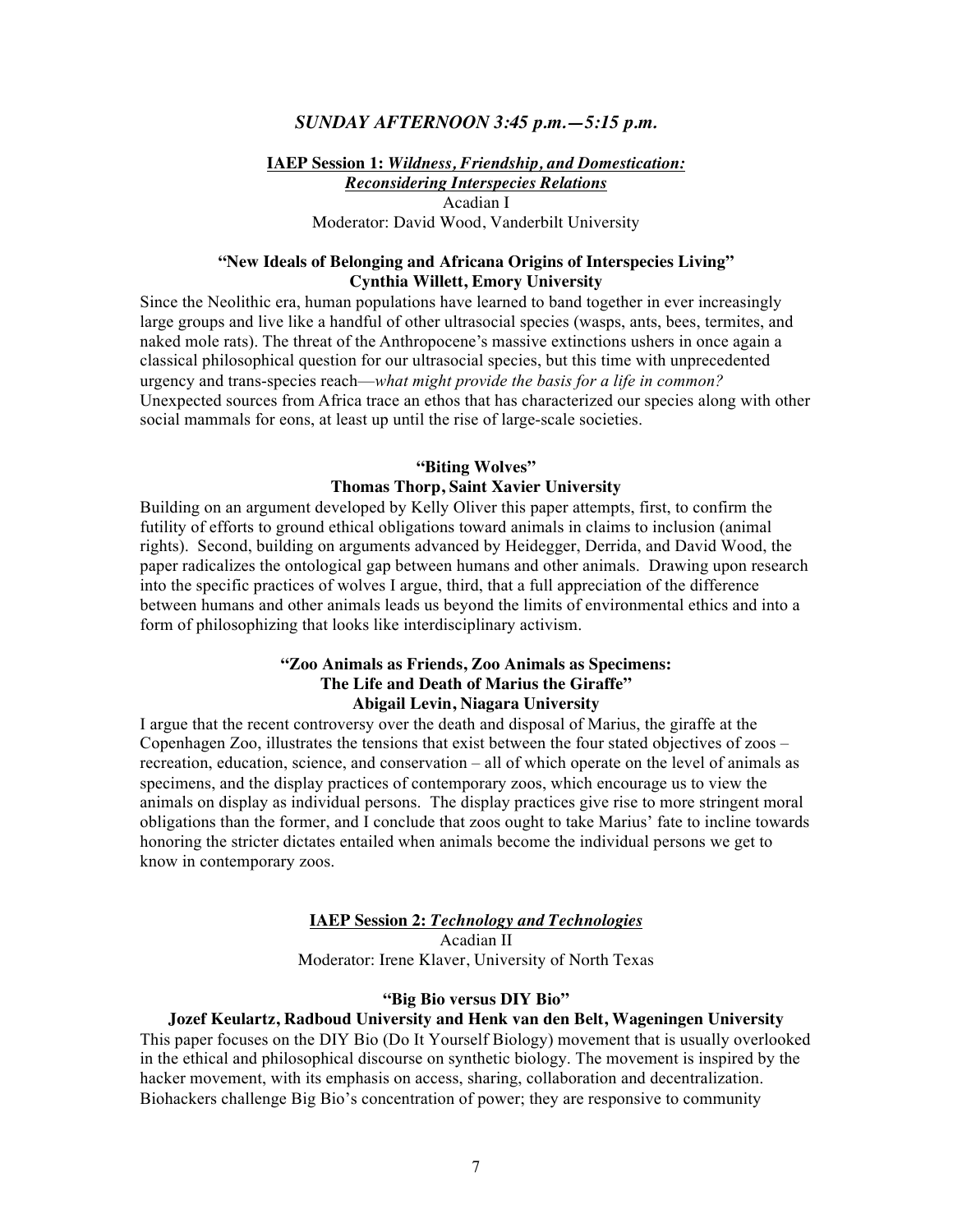interests rather than to corporate interests. Also, with the DIY Bio movement biotinkering has appeared alongside bioengineering. This goes had in hand with the 'vernacularization' of high tech, with the promotion of low tech solutions, and with a revival of indigenous and traditional practices of knowledge creation.

### **"Newfound Habitats: Rethinking the Physis-Techne Distinction" Craig Condella, Salve Regina University**

Though environmental problems arise from the encroachment of human beings on nature, I maintain that such encroachment has largely become unavoidable and that, moving forward, environmental responsibility will amount to negotiating habitats where human beings must consider how the world of artifacts might work alongside nature. From the introduction of species to foreign environments to the ecosystems that form around offshore oil rigs to birds nesting in stadium light towers, we can locate numerous examples where the Aristotelian distinction between *physis* and *techne* is blurred, if not obliterated, suggesting a possible though newfound peace between human and non-human species.

### **IAEP Session 3:** *'Nature' in Phenomenology and Hermeneutics: Gadamer, Heidegger, Merleau-Ponty* Fulton

Moderator: Brian Schroeder, Rochester Institute of Technology

### **"'The indestructible, the barbaric principle': Merleau-Ponty and the Psychoanalysis of Nature" Dylan Trigg, University College Dublin**

This paper investigates the role of psychoanalysis in Merleau-Ponty's thinking. The motivation takes its cue from a fragment in the working notes of *The Visible and the Invisible* where Merleau-Ponty will speak of doing a "psychoanalysis of Nature" (Merleau-Ponty 1968, 267). My thesis is that in order to understand this notion of a psychoanalysis of Nature, we need to understand the role Schelling plays in the final stages of Merleau-Ponty's thinking. In positive terms, the advantage of a psychoanalysis of Nature is that it would allow us to conceptualize the role of the nonhuman within the structure of the subject.

### **"The Fleshy Texture of Things: A Phenomenological Response to Timothy Morton" Brendan Mahoney, University at Albany**

In this paper, I critically examine the environmental philosophy of ecocritic Timothy Morton. In his most recent work, *Hyperobjects* (2013), Morton situates his work within the conceptual framework of object-oriented ontology. While acknowledging that he raises important and fascinating questions concerning our concepts of nature and our role in the environment, I argue that Morton's claims would find a stronger foundation in the phenomenology of Heidegger and Merleau-Ponty. Specifically, I critically re-read Morton's concepts of "object" and the "mesh" through Heidegger's concepts of "world" and "thing" and Merleau-Ponty's late phenomenology of "visibility" and "the flesh."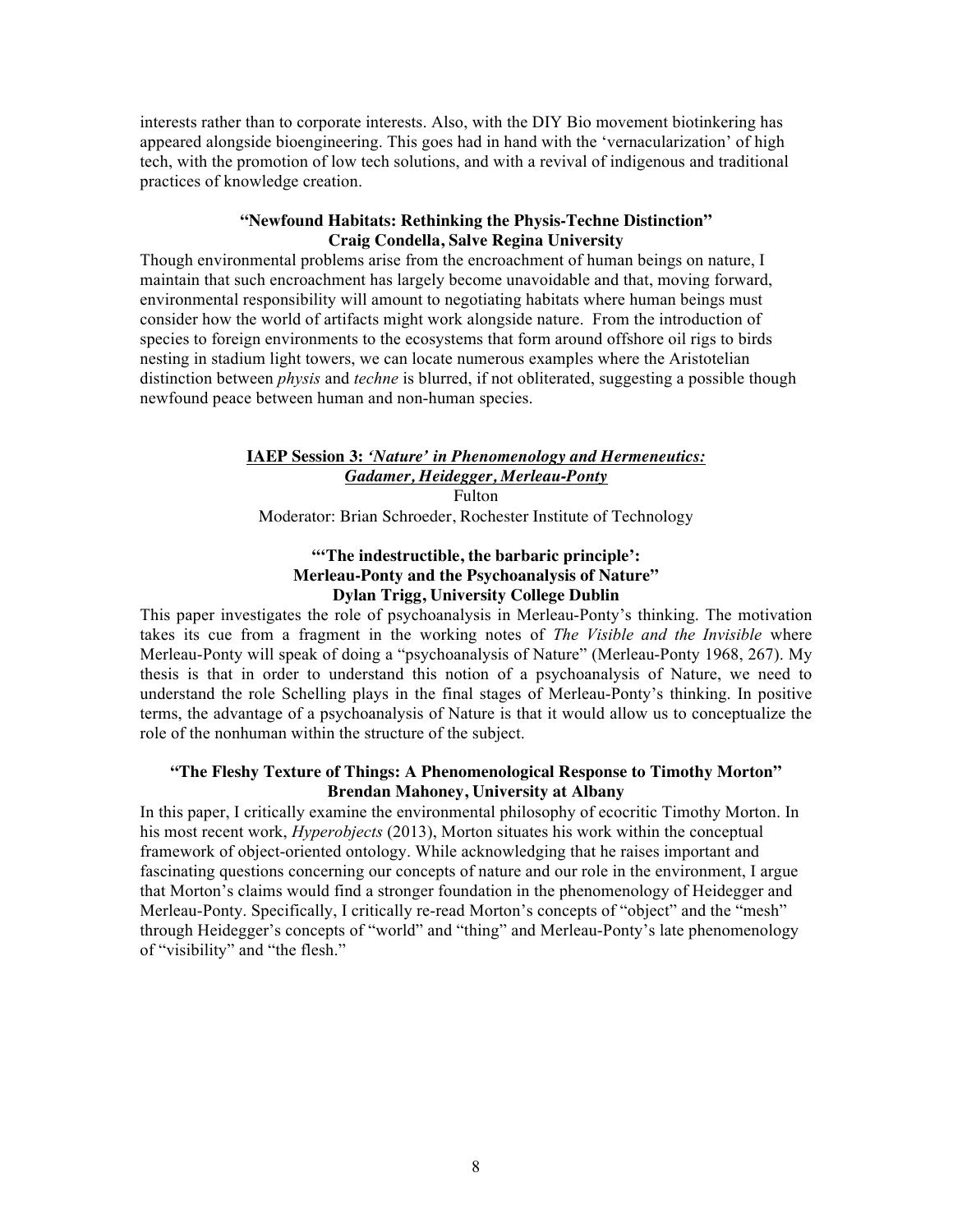# **MONDAY, OCTOBER 27, 2014**

### *MONDAY MORNING 9:00 a.m.—10:30 a.m.*

#### **IAEP Session 1:** *Rethinking Models of Nature and Nature as Model* Acadian I

Moderator: Keith Peterson, Colby College

### **"Nature as Liberty's Touchstone: A Historical and Conceptual Sketch" Piers Stephens, University of Georgia**

In this paper I argue that attention to the history of political thought yield two broad traditions of thought which validate nonhuman nature as a touchstone for human freedom. These are (i) the agrarian tradition, united with the garden tradition for this paper's purposes, and (ii) the tradition of wild nature as a corrective to arbitrary human authority. Drawing upon such thinkers as Paul Thompson, David Cooper, Robert Pogue Harrison, Richard Hayman and Christopher Hill, I shall argue that these traditions were obscured by modernity, but that new information on healthy human development should cause environmental philosophers to re-examine them.

### **"The materiality of ecological innovation: Towards a natural concept of biomimicry" Vincent Blok, Wageningen University**

In this paper, we reflect on the concept of nature which is presupposed in biomimetic approaches of technology and innovation. Because current approaches of biomimicry presuppose a *technological* model of nature, it is questionable whether the claim of being a more eco-system friendly approach of ecological innovation is justified. In order to maintain the potentiality of biomimicry as ecological innovation, we explore an alternative for this technological model of nature. We develop a *natural* model of nature, which enables us to conceptualize biomimicry as conative responsiveness to the conativity of the bio-sphere.

### **"Integral Ecology: A New Epistemology of Environmental Problems" David Storey, Boston College**

I present and assess a fresh perspective in environmental philosophy called *Integral Ecology*, recently introduced by Michael E. Zimmerman and Sean Esbjörn-Hargens. Drawing on research in developmental psychology and utilizing a version of Evan Thompson's "enactive" paradigm, they offer a new epistemology of environmental problems, suggesting that many of our disagreements about environmental issues stem from different value-frameworks and worldviews. After laying out the basics of the model, I assess its practical potential by examining three cases studies the authors present: 1) community development in the San Juan del Gozo Community, in El Salvador; 2) fishery management in Hawaii; and 3) conversation in Canada's Great Bear Rainforest.

> **IAEP Session 2:** *Contemporary Continental Perspectives on Ecological Relations and Responsibility* Acadian II Moderator: Steven Vogel, Denison University

### **"Ecologies of the Living: Transcendence and Immanence" Phil Lynes, Concordia University**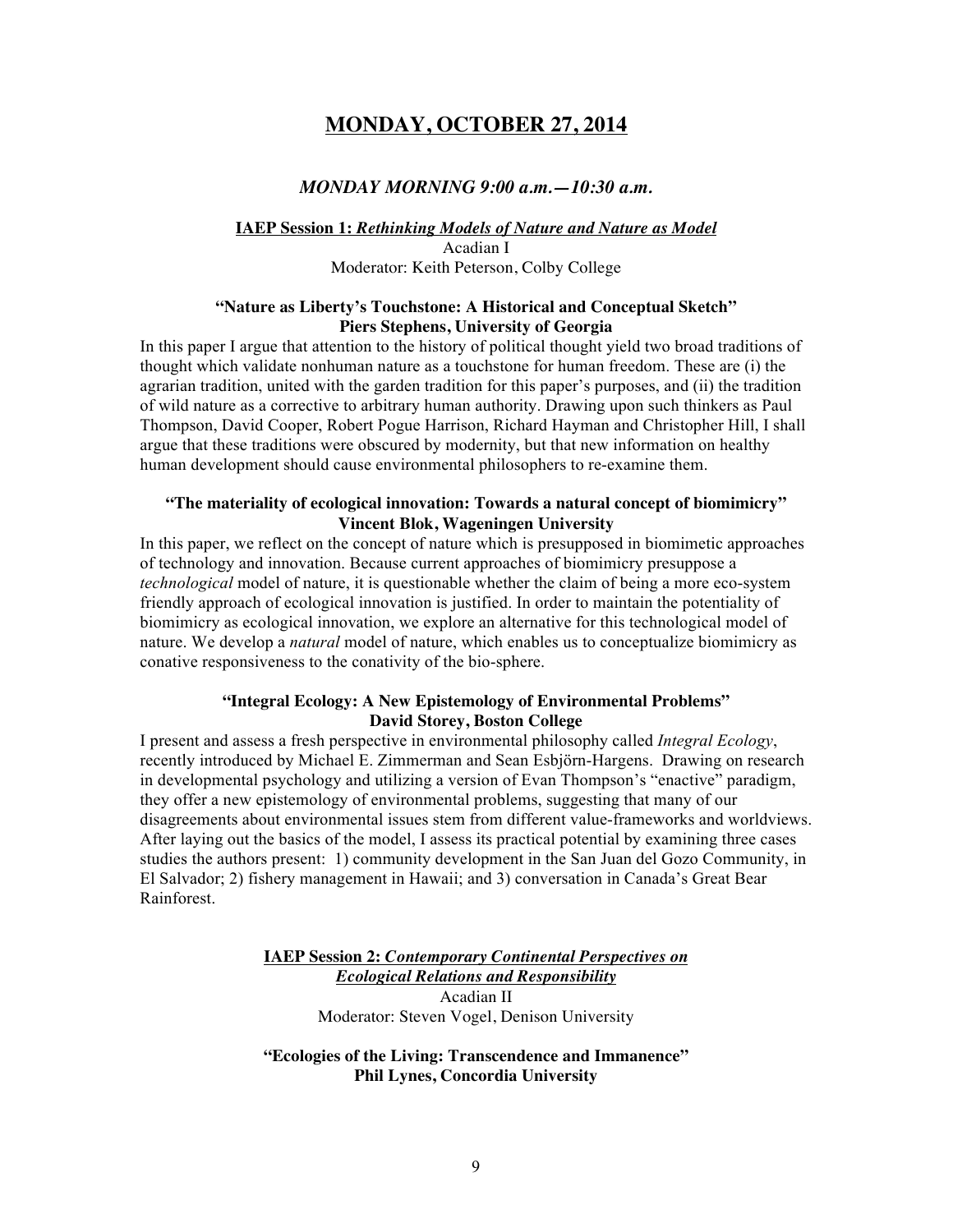This paper adapts a distinction of Agamben's in an attempt to delineate two trends in contemporary thoughts of ecological relationality; on the one hand ecologies of immanence via Spinoza, Nietzsche and Deleuze, and on the other ecologies of transcendence via Husserl, Levinas and Derrida. The author suggests that the latter approach holds more promise in addressing an ethical relationship to all other living beings, and poses a stronger critique of the technobiopolitical mechanisms responsible for the loss of the Earth's biodiversity.

### **"The Framing of the Fencing: Derrida's Explication of 'Parergon' and Environmental Conservation" Trent Yarosevich, Stony Brook University**

Contemporary discussions of environmental conservation frequently employ a conceptual framework that betrays an inheritance of what Heidegger called an 'ordering' understanding of nature that holds its energy in 'reserve'. A few examples of this include Leopold's invocation of ecology and his view to the integrity of natural systems, or the use/non-use discussion in economic analyses. This 'enframing' mode of understanding has a profound conceptual and etymological resonance with Derrida's discussion of 'frames' and artwork in *The Truth In Painting*. The commerce of ideas surrounding the *parergon* that bounds and situates the *energeia* of the art work's internal system serves as a useful tool for addressing the conceptual inheritance at play in the 'preserving' of natural spaces, as well as the dangers this inheritance entails.

### **"Responsibility Reconsidered: Jonas and Levinas" Ilan Safit, Pace University**

The concerns of environmental ethics suggest the need for a philosophical notion of responsibility that will allow us to account for our relationship with the other-than-human world as well as with future humanity. Hans Jonas offers an "imperative of responsibility" that might seem to subject individuals to the needs of the collective, and to subordinate all other values to the one of survival, whereas Levinas' notion of responsibility is decisively anthropocentric and appears ambiguous in terms of its guidance towards action. Yet a sympathetic critique and a synthesis of these two notions of responsibility will demonstrate their reconstructed efficacy for ecophenomenology.

### **IAEP Session 3:** *Existential Ecology, Wilderness, and the American West* Fulton Moderator: Jonathan Maskit, Denison University

### **"Aldo Leopold, the Existentialist: Or, the Facticity of Wilderness" Anthony Fernandez, University of South Florida**

Philosophical interpretations of Aldo Leopold's work have, for the most part, taken the form of explications of his Land Ethic. His other works, not being explicitly philosophical, have received considerably less attention. In this paper, I examine some of Leopold's more literary and narrative works, including "The River of the Mother of God" and *A Sand County Almanac*, through a philosophical lens (specifically, an existential-phenomenological lens). By imposing such a lens upon these works, I tease out existential-phenomenological themes, developing an alternative interpretation of Leopold's philosophical concerns for both nature and humanity.

### **"The Idea of an Existential Ecology – A Proposal" Bob Sandmeyer, University of Kentucky**

I will propose an existential ecology using Hans Jonas's interpretation of biological facts as my cue but applying this interpretation to the concept of land. This concept of land is one I will borrow from Aldo Leopold. I will argue that although this existential interpretation of ecology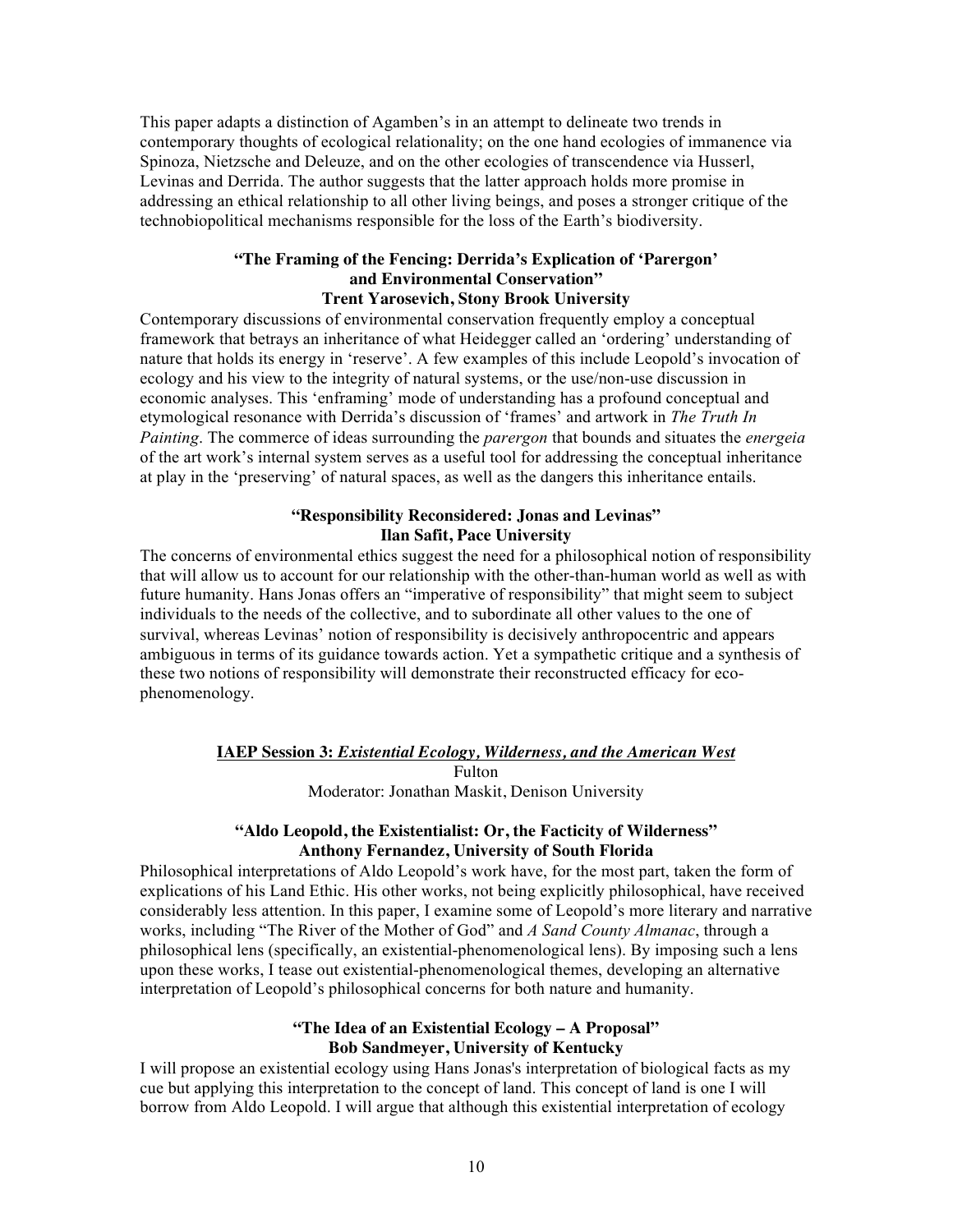may be prefigured by Jonas or even by Leopold, it is nowhere explicit in either. In conclusion, I will highlight a salient point of intersection between this idea and a new conceptual model of adaptation and niche construction developed by the evolutionary biologists F.J. Odling-Smee, K.N. Laland & M.F. Feldman among others.

### **"Wallace Stegner and the Place of the American West" Josh Hayes, Alvernia University**

While Wallace Stegner was once considered to be the dean of American Western fiction, perhaps best known for his Pulitzer Prize winning novel, *Angle of Repose*, he was also a committed environmentalist who contributed substantially to the emergence and development of the first regional environmental movement in the American West. Beginning with his novel, *Angle of Repose,* and concluding with his memoir, *Wolf Willow,* this paper seeks to reflect upon how Stegner's literary corpus cultivates a uniquely "Western" ethics that is rooted in how one finds oneself conditioned by both geographical place and chronological time.

# *MONDAY MORNING 10:45 a.m.—12:15 p.m.*

### **IAEP Session 1:** *Science, Knowledge, Practice* Acadian I Moderator: Meg Mott, Marlboro College

### **"Deliberative Democracy in Science and Environmental Policy: Reflections on Philip Kitcher and John Dryzek" Darrell Arnold, St. Thomas University**

In Philip Kitcher's recent work on science and democracy he develops a deliberative democratic theory of science uncannily similar to Jürgen Habermas' and John Dryzek's views. Yet Kitcher nowhere cites Habermas, Dryzek or many other standard sources in deliberative democratic theory. This paper examines ways that Kitcher's work would benefit from integrating ideas from Dryzek on environmental politics. It also argues reflections on "citizen science" initiatives could aid Kitcher's cause of democratizing science and Dryzek's cause of democratizing environmental policy.

### **"The Tyranny of Certainty" Lorraine Code, York University**

The paper examines how an insistence on achieved *certainty* as a *sine qua non* marker of valid knowledge, in ecological-environmental epistemology and ethics, truncates scientific inquiry. It circumscribes, or disqualifies, even cautiously developed investigative experiments on whose outcomes investigation and action rely. The paper engages critically with US Presidential candidate Mitt Romney's insistence on *uncertainty* as an excusing factor in refusing to acknowledge the possibility that the implications of "climate change" need to be acknowledged in public environmental policy, and private lives.

**IAEP Session 2:** *Soundscapes, Landscapes, and Environmental Values*

Acadian II Moderator: Margret Grebowicz, Goucher College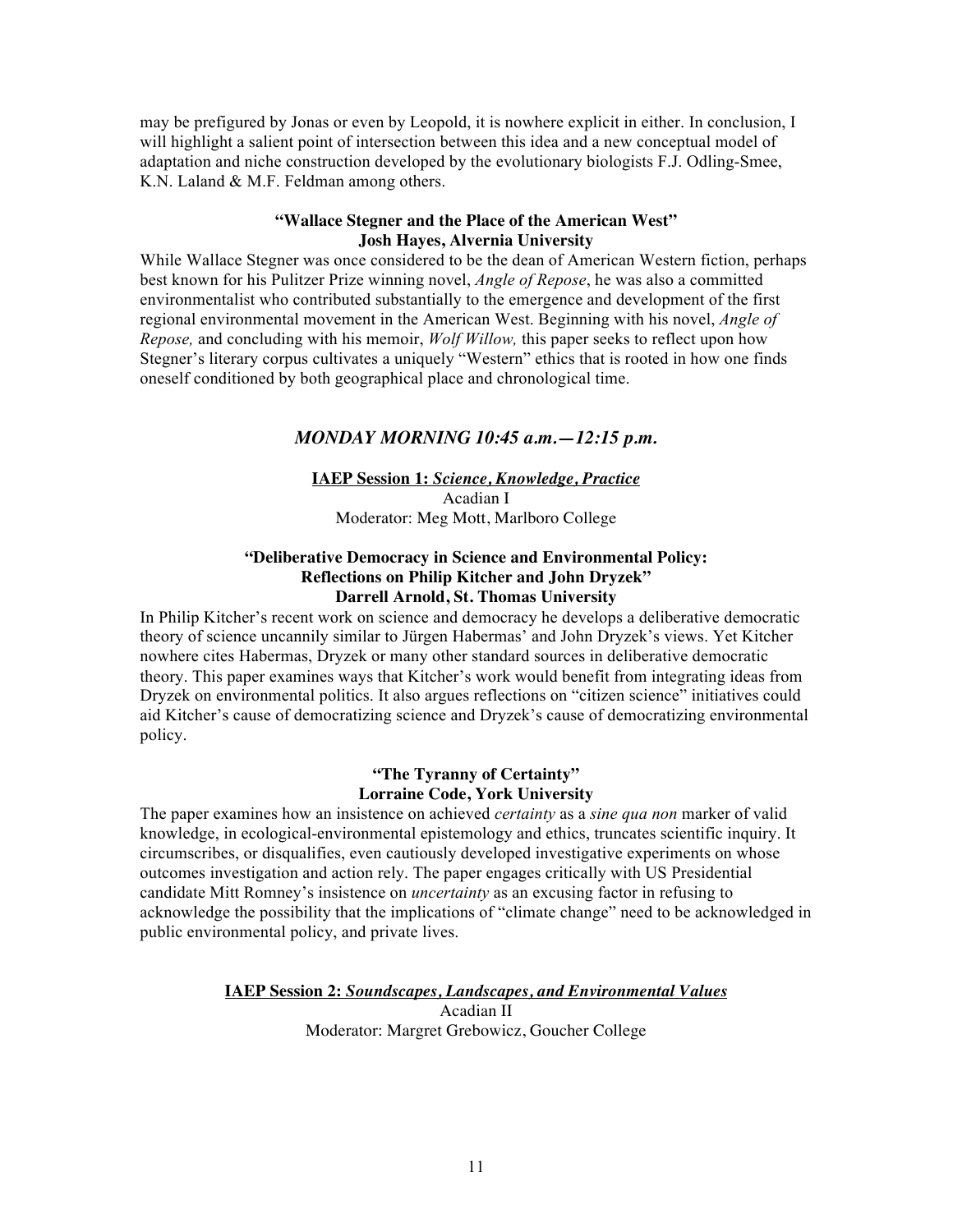### **"Soundscape Ecology and Environmental Valuation" Jonathan Beever, Pennsylvania State University**

Soundscape ecology is a field focused on the sonic interactions between individuals in a given ecosystem. As a case study in environmental ethics, the field exemplifies the debate about the complexity of environmental values while building empirical support for a fairer evaluation of the needs of nonhuman environmental stakeholders. Soundscapes are demonstrably valuable to a range of both human and nonhuman stakeholders and so push us to more critically evaluate the relationship, overlap, and compatibility between competing value priorities in ethically-charged decisions regarding environmental impacts.

### **"Is Ansel Adams an Ecopornographer? or Visual (Mis) Representation of the Environment" Thomas Weidemeyer, Florida Atlantic University**

How important is it to start a different narrative involving the environment? Let's look towards future generations and the health of their relationships with their surroundings today! Are the different styles of nature photography beneficial or detrimental to conservation/preservation/restoration of the environment? I will critically reflect on the concepts of ecopornography and ecoruin pornography styles of nature photography, and their (potential) impact on public perception and environmental conservation/preservation. Ecopornography (as defined by Bart Welling) is "a type of contemporary visual discourse made up of highly idealized, anthropomorphized views of landscapes and non-human animals".

### **IAEP Session 3:** *Dwelling and Cultivation* Fulton Moderator: James Hatley, Salisbury University

### **"Mottainai: Buddhist Origins of a Japanese Philosophy of Waste" Kevin Taylor, Southern Illinois University Carbondale**

Building on an argument developed by Kelly Oliver this paper attempts, first, to confirm the futility of efforts to ground ethical obligations toward animals in claims to inclusion (animal rights). Second, building on arguments advanced by Heidegger, Derrida, and David Wood, the paper radicalizes the ontological gap between humans and other animals. Drawing upon research into the specific practices of wolves I argue, third, that a full appreciation of the difference between humans and other animals leads us beyond the limits of environmental ethics and into a form of philosophizing that looks like interdisciplinary activism.

### **"The Temporal Place Value of Viticulture" Julie Kuhlken, Pedernales Cellars**

On the basis of an examination of philosophical literature, ancient and modern, and the actual practice of viticulture, this essay argues that the temporality of viticulture has important moral aspects, which inform its place value and special connection to human dwelling. In order to establish the importance of temporality to the place value of viticulture, I will examine four dimensions of it: permanence, cycle of rebirth, seasonality, and habitual character.

### **"***Mono no Aware* **as a Poetics of Environmental Ethics" John Flowers, Southern Illinois University Carbondale**

This paper aims to bring together the transactional model of experience articulated by John Dewey, and the model of affective transaction that governs the production of a work of art within the aesthetic of Mono no Aware as articulated by Motoori Norinaga, to generate a holistic environmental ethic that uses an affective transaction as the ground for the cultivation of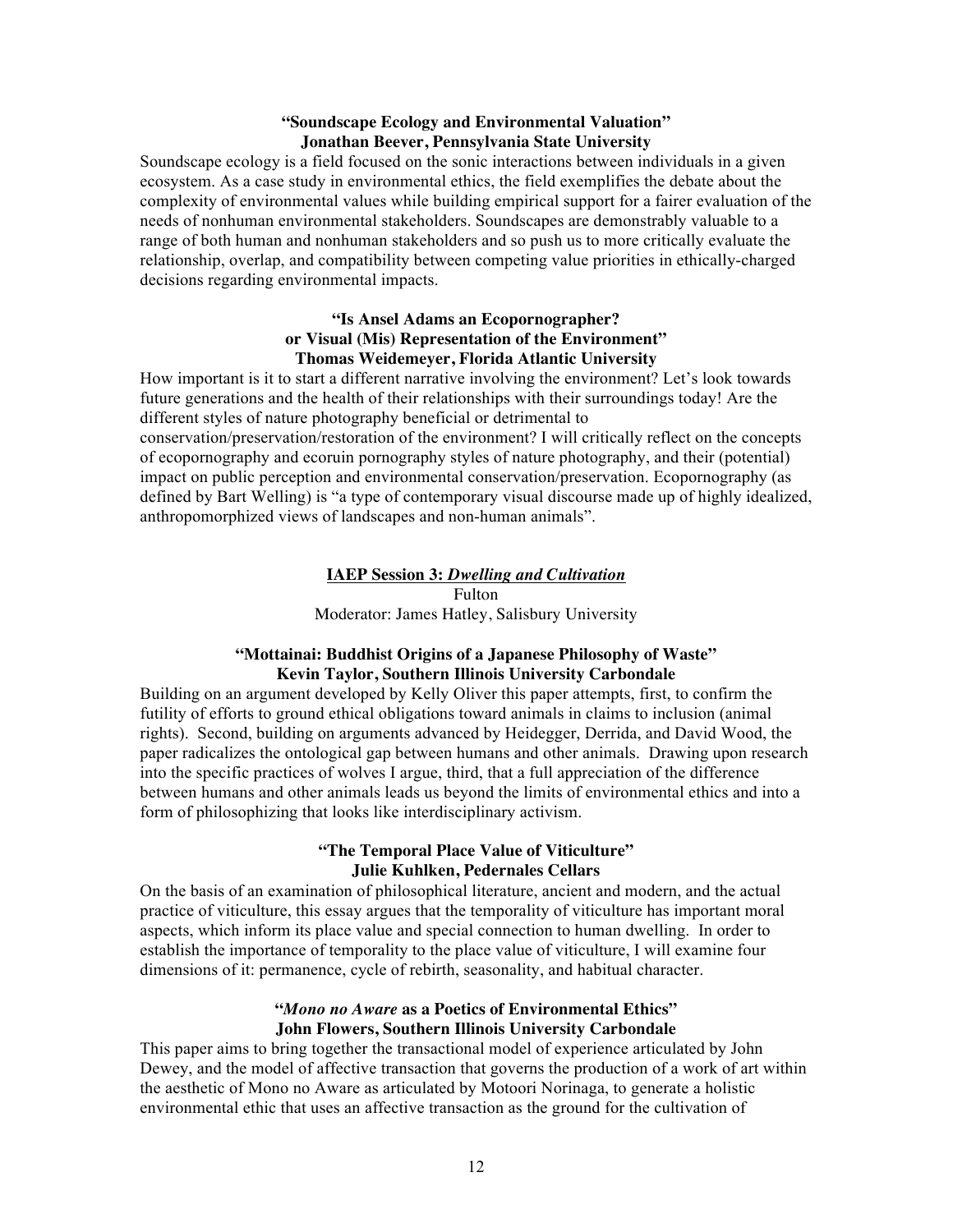humanity. Thus, it is not merely that nature serves as a mode of cultivating the human heart, it is that the capacity for the human heart to engage in affective relations could not exist without nature.

### *MONDAY AFTERNOON 1:45 p.m.—3:15 p.m.*

### **IAEP Session 1: Society for Nature, Philosophy and Religion:** *Art, Nature, Divinity* Acadian I Moderator: Christopher Dustin, College of the Holy Cross

### "**Mind in Nature: Merleau-Ponty, Cezanne, and the Task of Art" Joseph Aziz, University of Dallas**

### **"Writing the Divine Energies: Van Gogh as Iconographer" Bruce Foltz, Eckerd College**

### **"Creation, Place, and Intelligibility: The First People's Buffalo Jump State Park" James Hatley, Salisbury University**

**IAEP Session 2:** *Is Environmental Ethics Sustainable?* Acadian II Moderator: Josh Hayes, Alvernia University

### **"Climate of Denial: Individual Responsibility for Systemic Change" Dan Boscov-Ellen, The New School for Social Research**

In this paper, I suggest that rather than presenting a completely novel philosophical challenge that overturns previously adequate philosophical paradigms, climate change simply makes the limits of our traditional paradigms more apparent. I argue that climate change acts as an amplifier of existing systemic injustices with which ethics has consistently struggled. I conclude that, in considering these limitations, we are led to more radical conceptions of individual responsibility and ethical action than those in common circulation, and that these consequences cannot be confined to the sphere of environmental ethics.

### **"Should Environmentalism Embrace a Rights Based Discourse?" Elliot Trapp, The New School for Social Research**

Original Title: "At the Intersection of Environmentalism, Speciesism, and Sexism" In this paper, I argue that any theoretical framework addressing ethical issues concerning environmentalism, speciesism, or sexism, needs to be sensitive to the intersections between various forms of oppression. Any attempt to abstract or isolate a particular manifestation of oppression, necessarily fails to capture how the relationships between discriminatory frameworks produces instances of injustice that are irreducible to one framework, or the other. Contemporary approaches to animal ethics, environmentalism, and feminism are inundated with the tendency to detach systemic oppressive frameworks from a given context and attempt to solve the various empirical forms of injustice that framework produces isolated from any relation to alternative structures of oppression. The point of this paper is to show the limitations of this approach to ethics.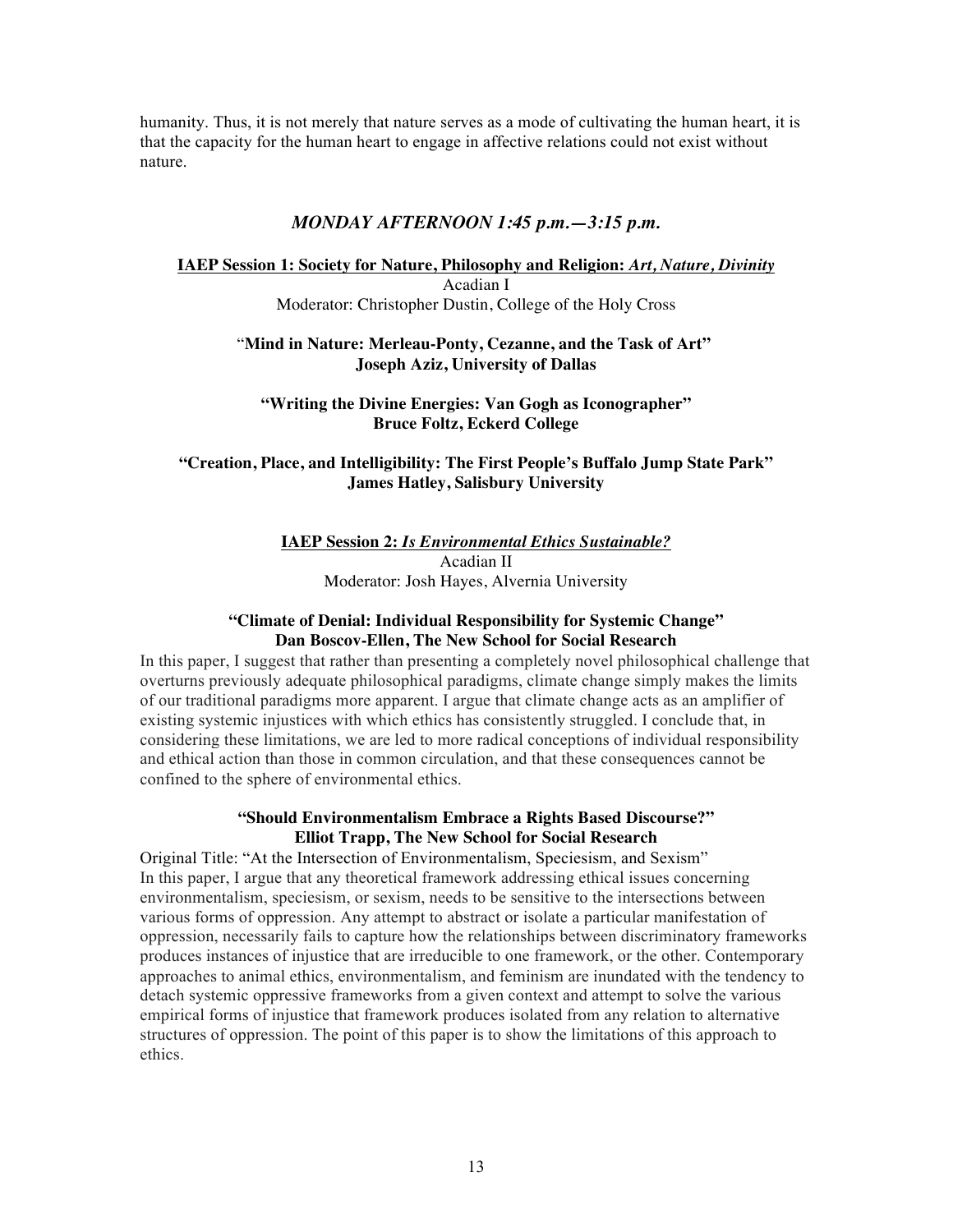### **"Keystone Confusions, or Why Our Moral Concepts Matter" Eric Godoy, The New School for Social Research and Pratt Institute**

I use the debates surrounding the Keystone XL pipeline and the fossil fuel divestment movement to interrogate the concepts of responsibility often deployed when discussing environmental problems. Climate change is not merely an economic or political problem: it is also a *philosophical* problem. Traditional moral theories are ill equipped for engaging the *structural sources* of the problem. To address climate change and our addiction to fossil fuels, we need a notion of responsibility capable of confronting and reconfiguring the structures that keep atmosphere-wrecking practices more attractive than cleaner alternatives. The divestment movement offers a promising structurally-minded alternative.

### **IAEP Session 3:** *Benjamin and Nietzsche on Nature*

Fulton Moderator: Ilan Safit, Pace University

### **"Walter Benjamin: Nature as Origin and Event" Shannon Hayes, University of Oregon**

In this paper, I explore the role of nature in Walter Benjamin's philosophy of history. Between early works such as *Origin of German Tragic Drama* and the late *Arcades Project*, we find a shift in emphasis from the origin to the event, eternal time to now-time, the critic to the messiah. Whereas nature plays an integral role in the notion of history developed in Benjamin's concept of the 'ruin', in his late work nature seemingly falls silent. I argue that, although nature remains integral to Benjamin, it no longer bears emancipatory potential constituted as origin, thus Benjamin reconstitutes the concept of nature as event.

### **"Deciding Nature: Walter Benjamin" Brendan Moran, University of Calgary**

In "Towards the Critique of Violence" (1921), Walter Benjamin conceives as "philosophic" any "attitude" that can decide against closures. He characterizes those closures as "mythic." A "deciding" attitude recognizes the preponderance of "decay" over closures. This bond of decision with transient nature is elaborated in Benjamin's *Goethe's Elective Affinities* (1922), where two elements of nature are addressed: first, a "mythic" nature that instils adaptation, resignation to fate, and acquiescence; second, a nature that is destructive, ruinous, and thereby the basis for decision that rejects myth. The following paper critically assesses Benjamin's notion of the relationship of decision and nature.

### *MONDAY AFTERNOON 3:30 p.m.—5:00 p.m.*

**IAEP Session 1: Society for Nature, Philosophy and Religion:**  *Kierkegaard, Palamas, Thoreau* Acadian I

Moderator: Bruce Foltz, Eckerd College

### **"Thoreau's Poetics of Nature" Arnold Berleant, Long Island University**

### **"Kierkegaard, St. Gregory of Palamas, and Divine Transcendence" Joshua Reagan, Rice University**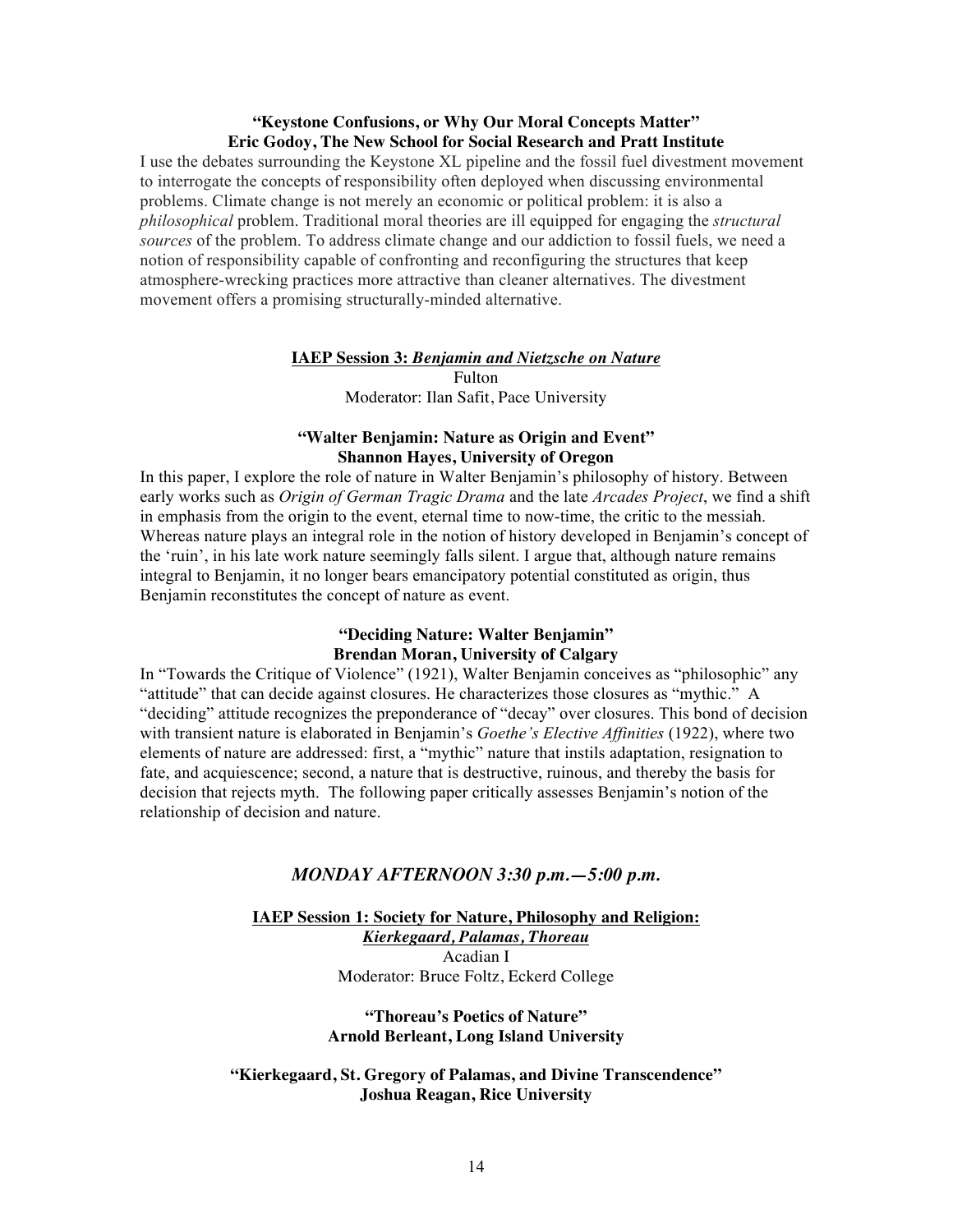### **"Through a Glass Darkly: Thoreau's Reflective Vision" Christopher Dustin, College of the Holy Cross**

### **IAEP Session 2:** *Rights, Justice, and Environmental Policy*

Acadian II Moderator: William Edelglass, Marlboro College

### **"Past Conceptions of Environmental Taxation" Ashley Dodsworth, University of Leicester**

To ground her suggestion of an environmental tax, Paula Casal refers to 'a philosophical tradition advocating the rights of all humans to a fair share of the earth' and which includes Thomas Paine and J.S. Mill. But this overlooks the fact that these two thinkers themselves suggest a tax on natural resources. These works provide not only early interpretation of Casal's proposal but, as an examination of Paine and Mill's work will show, engage with central questions for environmental justice regarding what it such a tax is compensating for and how and to whom the revenues should be distributed.

### **"Mobility as a Human Right and an Environmental Threat" Laura Hartman, Augustana College**

Mobility may be a right: advocates of social justice and disability rights seem to indicate that it is. But mobility is also a threat: most forms of transportation are harmful to the environment, through emissions of greenhouse gases or encouragement of urban sprawl or both. In this paper, I examine both the human right to mobility and the environmental threat of mobility, seeking a middle ground in the form of "greener" and more accessible public transit.

# **IAEP Session 3:** *Climate Change and the Philosophy of History* Fulton

Moderator: Barbara Muraca, Friedrich-Schiller Universität Jena

### **"The Anthropocene as Human Self-Othering: Understanding Climate Change in Light of Kant and Schiller's Philosophies of History" Anna-Lisa Baumeister, University of Oregon**

This paper argues that our present-day conceptualization of climate change in terms of the anthropocene, especially as figured within and in response to the work of Bruno Latour, must be understood as a revival of notions of history developed by German Idealist philosophies. I demonstrate the resonances between the contemporary discourse of the anthropocene and German Idealist philosophy of history by first examining four characteristics of history presented in Latour and Dipesh Chakrabarty's work on the anthropocene, and then comparing these with the accounts of universal history offered in the late  $18<sup>th</sup>$  century by Kant and Schiller.

### **"Climate Change Has Not Yet Taken Place: Merleau-Pontian Lessons in History, Freedom, and Collective Political Agency" Tim Christion Myers, University of Oregon**

Merleau-Ponty's philosophy of history sheds light on the problem of collective action vis-à-vis climate change. In "The War Has Taken Place," he argues that the war taught the French "history." That is, it situated them, rendering them passive in the face of international events, while also giving their freedom a field to work with. Like the pre-war French, I submit that many today fail to politically respond to climate change because it has not yet situated us. Relating